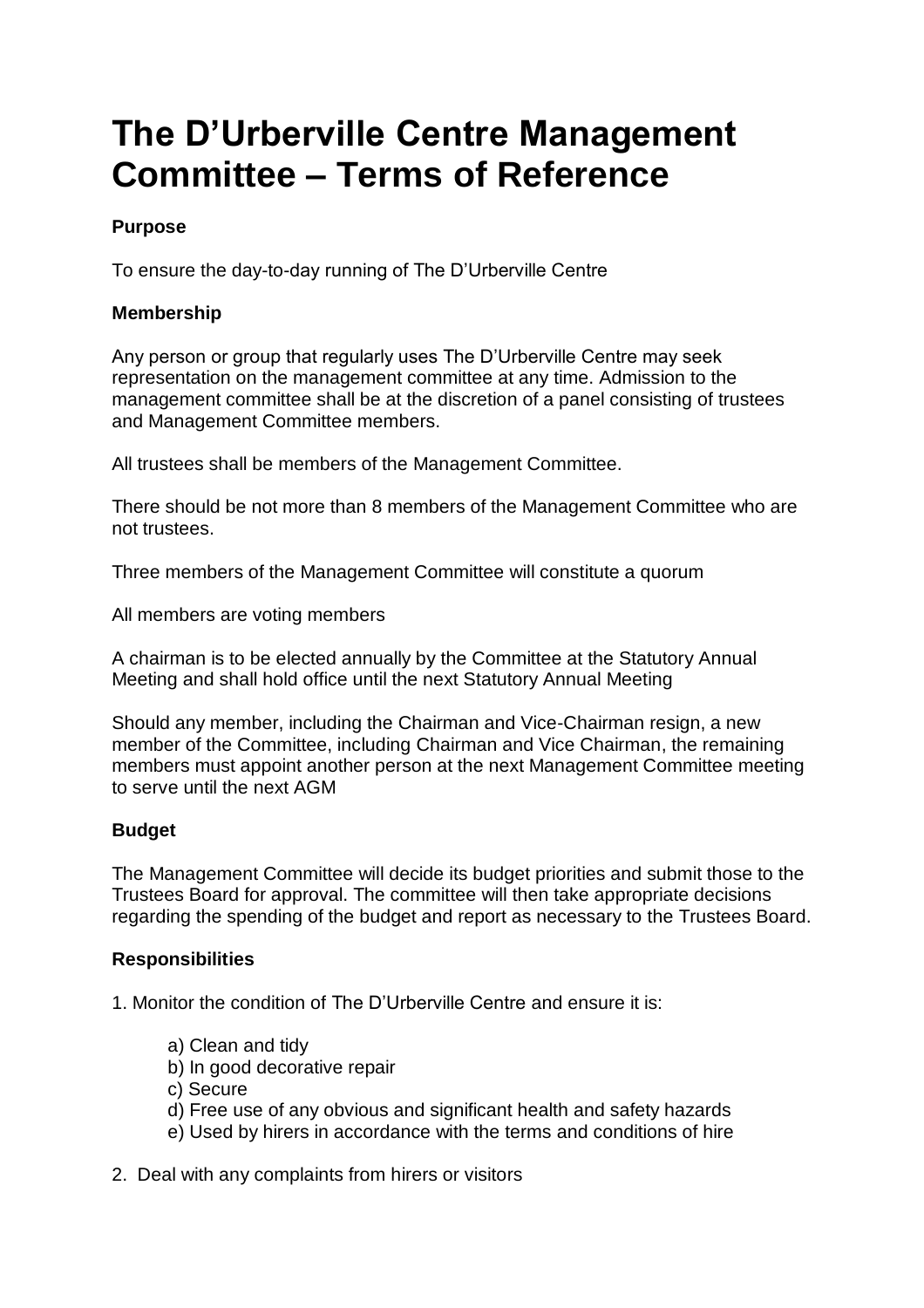3. In consultation with the Responsible Finance Officer (RFO) monitor that actual income and expenditure is in line with the budgets approved by The Trustees Board

4. Actively seek feedback from regular centre users and the wider community

5. Ensure the terms and conditions of the building lease are met

6. Consider the medium/long term development opportunities and submit recommendations to the Trustees Board as necessary.

7 Raise funds for and implement Trustees Board-approved projects

8. Ensure that all work to be carried out in The D'Urberville Centre is of the appropriate standard and is within the annual agreed budget

9. Actively promote the services offered by the centre

10. Review the tariff for hirers annually and submit recommendations to The Trustees Board

11. Review, from time to time, the security and facilities of the The D'Urberville Centre and feed results into the Parish Council's annual review of Risk Assessment and Insurance arrangements

12. Actively consider methods of general fund raising

#### **Meetings**

1. The Committee meets monthly to conduct their business

2. The minimum notice of any meeting is 14 days, unless a majority of the members agree otherwise in the case of an emergency.

3. The quorum minimum is 3 members. No decisions may be taken if the quorum is not met.

4. An electronic meeting may be held as long as all members of the Committee are able to communicate in this way.

5. Minutes must be taken for all meetings, which must include a list of members at the meeting, and any decisions made.

6. All decisions must be taken at properly called meetings of the Committee. Where appropriate, minutes must include reasons for those decisions.